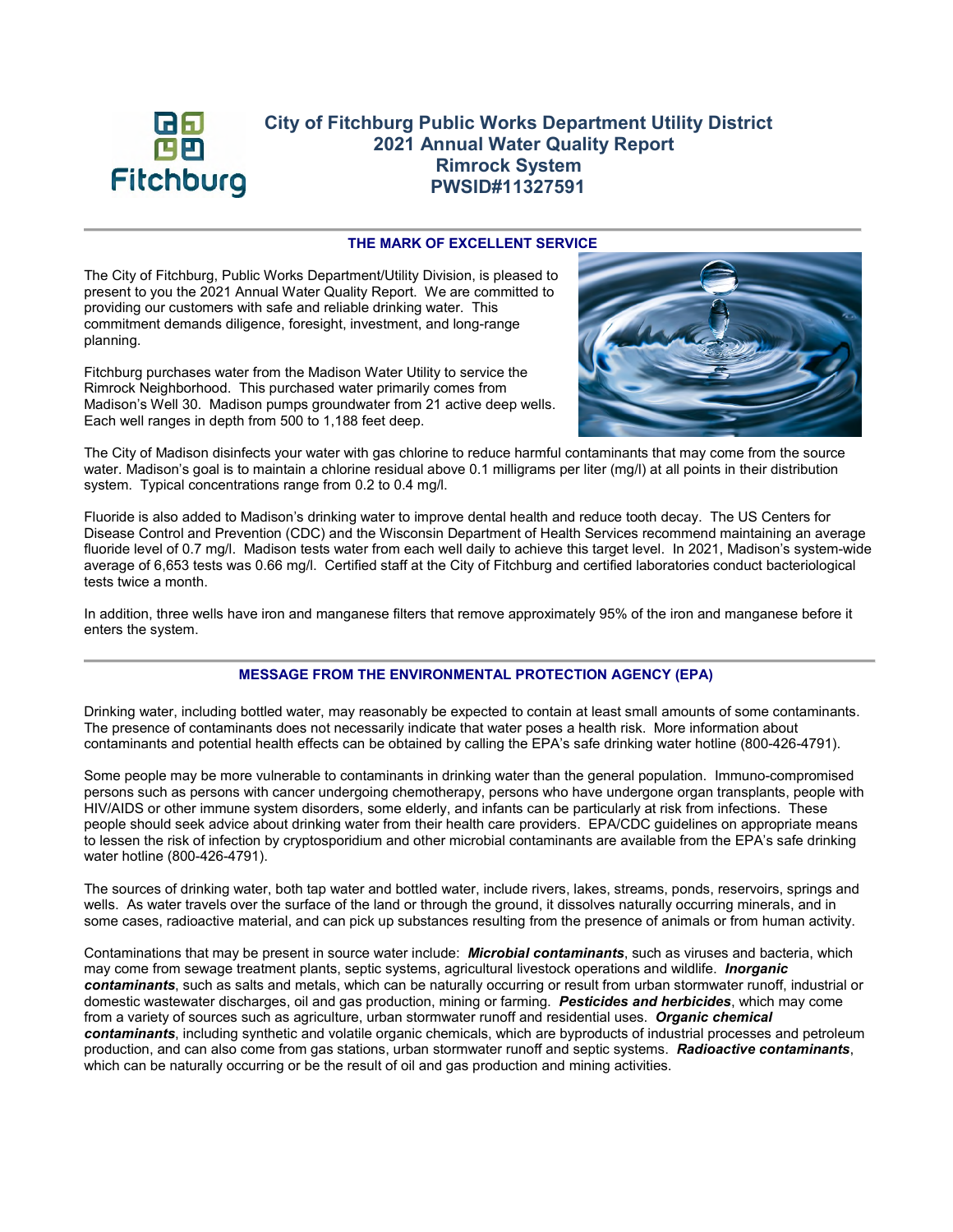In order to ensure that tap water is safe to drink, the EPA prescribes regulations that limit the amount of certain contaminants in water provided by public water systems. FDA regulations establish limits for contaminants in bottle water, which shall provide the same protection for public health.

### **CONTAMINANT REPORTING**

The EPA and Wisconsin Department of Natural Resources (WDNR) establish the safe drinking water regulations that limit the amount of contaminants allowed in drinking water. The table below shows the concentrations of detected substances in comparison to the regulatory limits. Substances not detected are not included in the table.

Terms and units used in the Water Quality Table are identified and defined below:

**Maximum Contaminant Level (MCL):** The highest level of a contaminant that is allowed in drinking water. MCLs are set as close to the MCLGs as feasible using the best available treatment technology.

**Maximum Contaminant Level Goal (MCLG):** The level of a contaminant in drinking water below which there is no known or expected risk to health. MCLGs allow for a margin of safety.

**Action Level (AL):** The concentration of a contaminant which, if exceeded, triggers treatment or other requirements which a public water system shall follow.

**Unregulated Contaminants:** Those contaminants for which EPA has not established drinking water standards. The purpose of unregulated contaminant monitoring is to assist EPA in determining the occurrence of unregulated contaminants in drinking water and whether future regulation is warranted. Monitoring of unregulated contaminants is required by EPA.

**90TH Percentile:** 90% of samples are equal to or less than the number on the chart.

#### **Units in the Table:**

nd = not detected at testing limits ppb = parts per billion

ppm = parts per million

pCi/L = picocuries per liter – a measure of radioactivity

millirems/year =a measure of radiation absorbed by the body.

- ppt = nanograms per liter
- ug/l = micrograms per liter
- mg/l = milligrams per liter
- n/a = not applicable

## **LEAD AND COPPER**

| Contaminant | Unit | <b>Action</b><br>Level | <b>MCLG</b> | 90 <sup>th</sup> Percentile | # of Results                                      | <b>Sample Date</b><br>(if prior to<br>2021 | <b>Violation</b> | <b>Typical Source of Contamination</b>                                                                       |
|-------------|------|------------------------|-------------|-----------------------------|---------------------------------------------------|--------------------------------------------|------------------|--------------------------------------------------------------------------------------------------------------|
| Copper      | ppm  | .3                     | 1.3         | 0.0760                      | 0 of 6 results were<br>above the action<br>level. | 10/11/2020                                 | No               | Corrosion of household plumbing systems;<br>Erosion of natural deposits; Leaching from<br>wood preservatives |
| Lead        | ppb  | 15                     |             | .78                         | 0 of 6 results were<br>above the action<br>level. | 10/13/2020                                 | No               | Corrosion of household plumbing systems;<br>Erosion of natural deposits                                      |

\* Systems exceeding a lead and/or copper action level must take actions to reduce lead and/or copper in the drinking water. The lead and copper values represent the 90th percentile of all compliance samples collected. If you want information on the NUMBER of sites or the actions taken to reduce these levels, please contact your water supply operator. \*\* Sampling Date listed only if prior to 2021.

If present, elevated levels of lead can cause serious health problems, especially for pregnant women and young children. Lead in drinking water is primarily from materials and components associated with service lines and home plumbing. The City of Fitchburg and Madison Water Utility is responsible for providing high quality drinking water, but cannot control the variety of materials used in plumbing components. When your water has been sitting for several hours, you can minimize the potential for lead exposure by flushing your tap for 30 seconds to 2 minutes before using water for drinking or cooking. If you are concerned about lead in your water, you may wish to have your water tested. Information on lead in drinking water, testing methods, and steps you can take to minimize exposure is available for the Safe Drinking Water Hotline or at www.epa.gov/safewater/lead .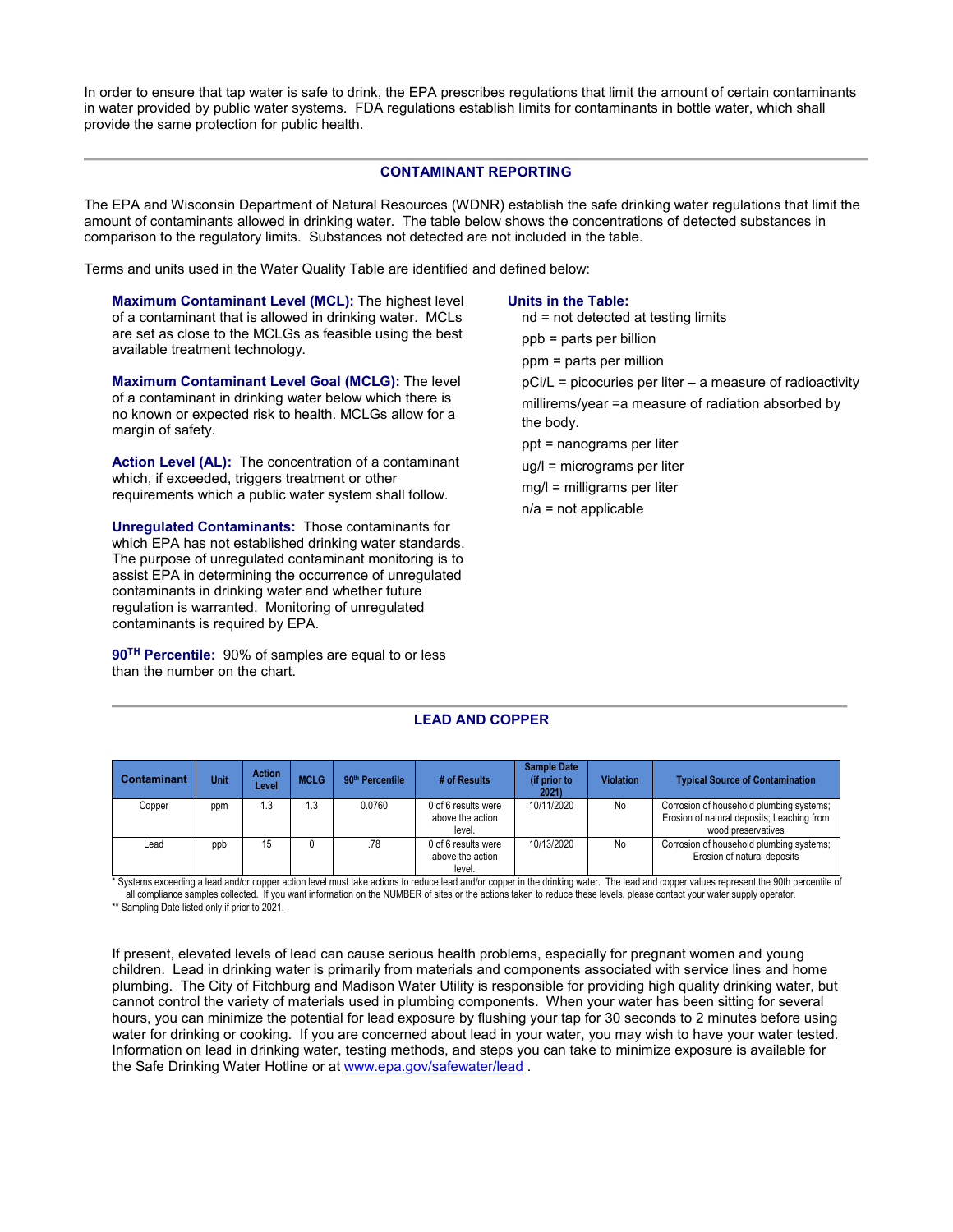# **WATER QUALITY**

| Contaminant                              | Unit  | <b>MCL</b>     | <b>MCLG</b>  | Level<br><b>Detected</b> | Range                     | Violation<br>(Yes/No) | <b>Wells with Detections</b>     | <b>Potential Source of Contamination</b>                                                                                         |
|------------------------------------------|-------|----------------|--------------|--------------------------|---------------------------|-----------------------|----------------------------------|----------------------------------------------------------------------------------------------------------------------------------|
| <b>Disinfection Byproducts</b>           |       |                |              |                          |                           |                       |                                  |                                                                                                                                  |
| Haloacetic Acids [HAA5]                  | ppb   | 60             | 60           | $\mathbf{0}$             | $\mathbf{0}$<br>No<br>n/a |                       |                                  | By-product of drinking water chlorination                                                                                        |
| Haloacetic Acids [HAA9]                  | ppb   | n/a            | n/a          | nd                       | $Nd - 3.8$                | No                    | n/a                              | By-product of drinking water chlorination                                                                                        |
| Total Trihalomethanes (TTHM)             | ppb   | 80             | 0            | 4.2                      | 4.2                       | No                    | n/a                              | By-product of drinking water chlorination                                                                                        |
| <b>Regulated Contaminants</b>            |       |                |              |                          |                           |                       |                                  |                                                                                                                                  |
| Antimony                                 | ppb   | 6              | 6            | 0.1                      | $nd - 0.1$                | No                    | Well 9                           | Discharge from petroleum refineries; fire<br>retardants, ceramics, electronics                                                   |
| Arsenic                                  | ppb   | 10             | 0            | nd                       | nd - 0.5                  | No                    | 8, 19, 24, 30                    | Erosion of natural deposits; Glass & electronics<br>production                                                                   |
| Atrazine                                 | ppb   | 3              | 3            | 0.03                     | $0.03 - 0.04$             | No                    | Wells 14 and 29                  | Runoff from herbicide on row crops                                                                                               |
| Barium                                   | ppb   | 2000           | 2000         | 22                       | $7.3 - 66$                | No                    | All Wells                        | Erosion of natural deposits; Discharge from metal<br>refineries                                                                  |
| Chromium, Total                          | ppb   | 100            | 100          | 0.5                      | $nd - 2.1$                | No                    | Sixteen Wells                    | Erosion of natural deposits; Discharge from steel<br>and pulp mills                                                              |
| 1,2-Dichloroethylene, cis                | ppb   | 70             | 70           | nd                       | $nd - 0.4$                | No                    | Well 11                          | Discharge from industrial chemical factories;<br>Biodegradation of PCE and TCE                                                   |
| Fluoride                                 | ppm   | 4              | 4            | 0.7                      | $0.7 - 0.9$               | No                    | All Wells                        | Erosion of natural deposits: Water additives<br>which promotes strong teeth; Discharge from<br>fertilizer and aluminum factories |
| Nickel                                   | ppb   | 100            | n/a          | 1.0                      | $0.6 - 2.5$               | No                    | All Wells                        | Occurs naturally in soils, ground water and<br>surface waters; Used in electroplating, stainless<br>steel and alloy products     |
| Nitrate                                  | ppm   | 10             | 10           | 0.8                      | $nd - 4.0$                | No                    | <b>Fifteen Wells</b>             | Runoff from fertilizer use; Leaching from septic<br>tanks, sewage; Erosion from natural deposits                                 |
| Nitrite                                  | ppm   | $\mathbf{1}$   | $\mathbf{1}$ | 0.2                      | $nd - 0.3$                | No                    | All Wells Except 14              | Fertilizer use; Leaching from septic tanks,<br>sewage; Erosion of natural deposits                                               |
| Selenium                                 | ppb   | 50             | 50           | nd                       | $nd - 1.4$                | No                    | 6, 9, 11, 13, 14, 16,<br>25, 29  | Erosion of natural deposits; Discharge from<br>petroleum and metal refineries                                                    |
| Tetrachloroethylen (PCE)                 | ppb   | 5              | 0            | nd                       | nd 3.7                    | No                    | 6, 7, 9, 11, 14, 18              | Discharge from factories, dry cleaners, and auto<br>shops                                                                        |
| Thallium                                 | ppb   | $\overline{2}$ | 0.5          | nd                       | $nd - 0.2$                | No                    | 11, 12, 17, 19, 27               | Leaching from ore-processing sites; Discharge<br>from electronics, glass, and drug factories                                     |
| Xylene, Total                            | ppb   | 10000          | 10000        | nd                       | $nd - 1.4$                | No                    | Well 24                          | Discharge from petroleum and chemical factories                                                                                  |
| <b>Radioactive Contaminants</b>          |       |                |              |                          |                           |                       |                                  |                                                                                                                                  |
| Gross Alpha                              | pCi/l | 15             | 0            | 2.4                      | $0.7 - 11$                | No                    | All Wells                        | Erosion of natural deposits                                                                                                      |
| Gross Beta                               | pCi/l | 50             | 0            | 4.2                      | $0.2 - 10$                | No                    | All Wells                        | Decay of natural and man-made deposits                                                                                           |
| Radium, (226+228)                        | pCi/l | 5              | 0            | 3.0                      | $2.3 - 5.3$               | No                    | 7, 8, 19, 24, 27, 28, 30         | Erosion of natural deposits                                                                                                      |
| Uranium                                  | ppb   | 30             | 0            | 0.7                      | $0.3 - 1.4$               | No                    | Wells Sampled: 19, 24,<br>and 27 | Erosion of natural deposits                                                                                                      |
| <b>Unregulated Contaminants</b>          |       |                |              |                          |                           |                       |                                  |                                                                                                                                  |
| <b>Bromide</b>                           | ppb   | n/a            | n/a          | 39                       | $nd - 60$                 | No                    | 7, 9, 11, 13, 15, 29             | Erosion of natural deposits                                                                                                      |
| Chromium, Hexavalent                     | ppb   | n/a            | n/a          | 0.5                      | $nd - 2.0$                | No                    | Thirteen Wells                   | Erosion of natural deposits; Chrome plating,<br>leather tanning, wood preservation                                               |
| 1,4-Dioxane                              | ppb   | n/a            | n/a          | nd                       | nd - 0.3                  | No                    | Well 11, 14, 18                  | Discharge from chemical factories; Cosmetics<br>and detergents                                                                   |
| Metolachlor                              | ppb   | n/a            | n/a          | 0.01                     | $nd - 0.01$               | No                    | Well 14                          | Runoff from herbicide used on row crops                                                                                          |
| PFOA & PFOS                              | ppt   | n/a            | n/a          | 0.4                      | $nd - 2.1$                | No                    | Eleven Wells                     | Firefighting foam: Landfills, food packaging,<br>clothing, fabrics, upholstery                                                   |
| Strontium                                | ppb   | n/a            | n/a          | 75                       | 48 - 101                  | No                    | All wells                        | Erosion of natural deposits                                                                                                      |
| Trichlorofluoromethane                   | ppb   | n/a            | n/a          | nd                       | $nd - 0.8$                | No                    | Well 11                          | Discharge from industrial chemical factories;<br>Degreaser, propellant, refrigerant                                              |
| <b>Other Substances (Aesthetic Goal)</b> |       |                |              |                          |                           |                       |                                  |                                                                                                                                  |
| Chloride                                 | ppm   | 250            | 250          | 20                       | $2.3 - 164$               | No                    | All Wells                        | Erosion of natural deposits; Road salt application                                                                               |
| Iron                                     | ppm   | 0.01           | 0.3          | 0.02                     | $nd - 0.62$               | No                    | All Wells except 20              | Erosion of natural deposits                                                                                                      |
| Manganese                                | ppb   | 50             | 50           | 2.4                      | $nd - 52$                 | No                    | All Wells except 14              | Erosion of natural deposits                                                                                                      |
| Sodium                                   | ppm   | n/a            | n/a          | 8                        | $2.2 - 60$                | No                    | All wells                        | Erosion of natural deposits; Road salt application                                                                               |
| Sulfate                                  | ppm   | 250            | 250          | 17                       | $7.0 - 40$                | No                    | All wells                        | Erosion of natural deposits                                                                                                      |

\* Systems exceeding a lead and/or copper action level must take actions to reduce lead and/or copper in the drinking water. The lead and copper values represent the 90th percentile of all compliance samples collected. If you want information on the NUMBER of sites or the actions taken to reduce these levels, please contact your water supply operator. \*\* Sampling Date listed only if prior to 2021.